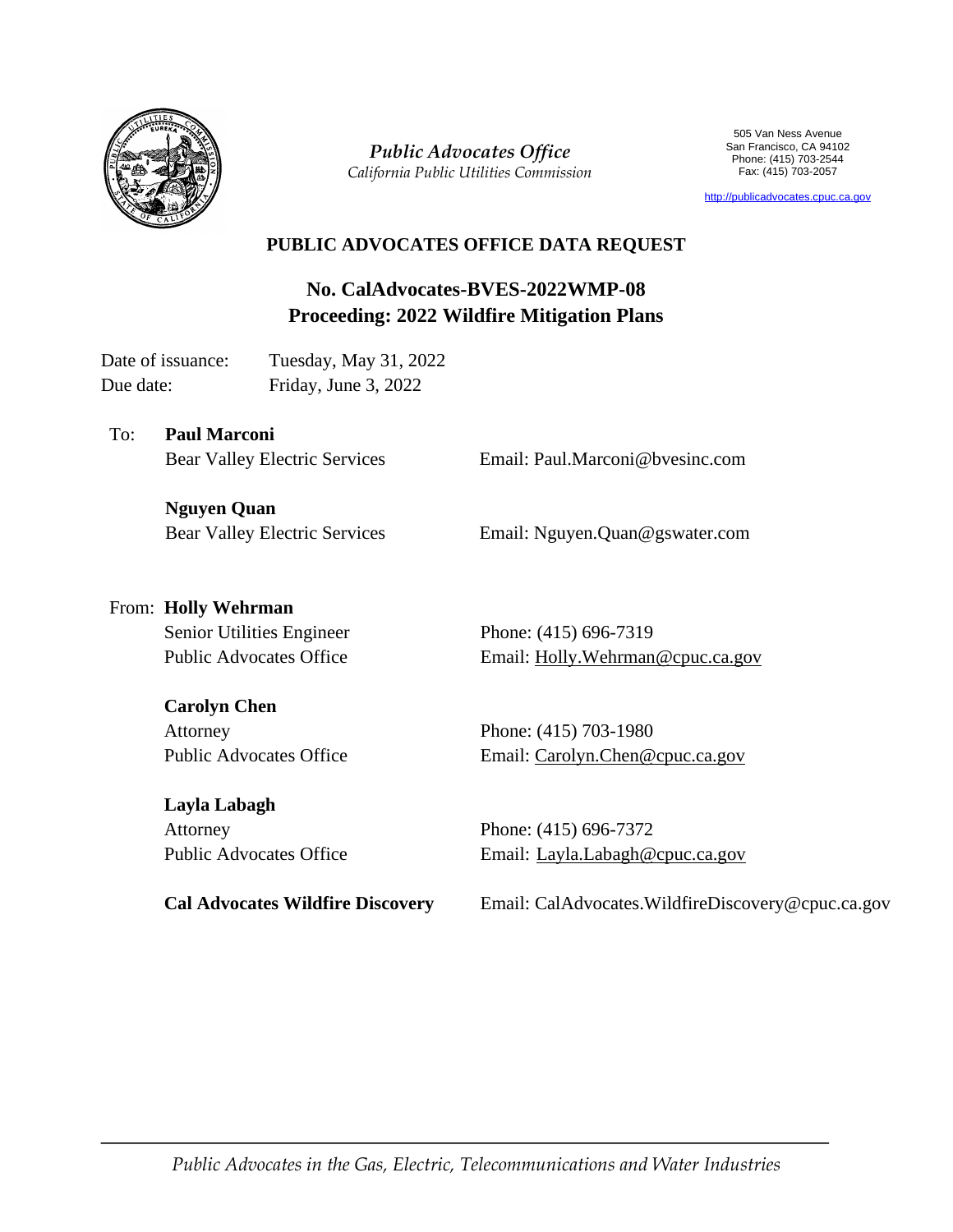### **INSTRUCTIONS**

You are instructed to answer the following Data Request in the above-captioned proceeding, with written, accurate responses per Public Utilities Code §§ 309.5(e) and 314, and Rule 1.1 of the California Public Utilities Commission's (CPUC's) Rules of Practice and Procedure, and the Office of Energy Infrastructure Safety's guidelines for WMP discovery.<sup>1</sup>

Restate the text of each data request question prior to providing the response. Provide the name and title of the responding individual (i.e., the person responsible for the content of your answer) for each data request question. If the responding individual is not your employee, please provide their name, title, and employer, as well as the name and title of your employee who is directly responsible for the work of the responding individual.

Please send your responses and inquiries to the originators of this data request (that is, the Public Advocates Office employees and attorneys listed on the cover page), with copies to the following representatives of the Public Advocates Office:

- 1. [CalAdvocates.WildfireDiscovery@cpuc.ca.gov](mailto:CalAdvocates.WildfireDiscovery@cpuc.ca.gov)
- 2. [Henry.Burton@cpuc.ca.gov](mailto:Henry.Burton@cpuc.ca.gov)
- 3. [Natalie.Monroe@cpuc.ca.gov](mailto:Natalie.Monroe@cpuc.ca.gov)
- 4. [Dillon.Copa@cpuc.ca.gov](mailto:Dillon.Copa@cpuc.ca.gov)
- 5. [Amanda.Asadi@cpuc.ca.gov](mailto:Amanda.Asadi@cpuc.ca.gov)
- 6. [Justin.Hagler@cpuc.ca.gov](mailto:Justin.Hagler@cpuc.ca.gov)
- 7. [Benjamin.Katzenberg@cpuc.ca.gov](mailto:Benjamin.Katzenberg@cpuc.ca.gov)

**Requests for Clarification:** If a request, definition, or instruction, is unclear, please notify the originators in writing as soon as feasible, including a specific description of what you find unclear and why. If possible, please provide a proposal for resolving the issue. In any event, unless directed otherwise by the originators, answer the request to the fullest extent possible, explain why you are unable to answer in full, and describe the limitations of your response.

**Incomplete responses:** If you are unable to answer a question completely, accurately, and with the specificity requested, notify the originators as soon as possible. If possible, please provide a proposal for resolving the issue. In your written response to the question, explain why you are unable to answer in full and describe the limitations of your response.

**Timing of responses:** Please respond to each question as soon as your complete response to that specific question is available, and no later than the due date listed on the cover sheet.

<sup>1</sup> Office of Energy Infrastructure Safety, *Final 2022 Wildfire Mitigation Plan (WMP) Update Guidelines*, December 15, 2021. See Attachment 5: Guidelines for Submission and Review of 2022 Wildfire Mitigation Plan Updates, pp. 10-11.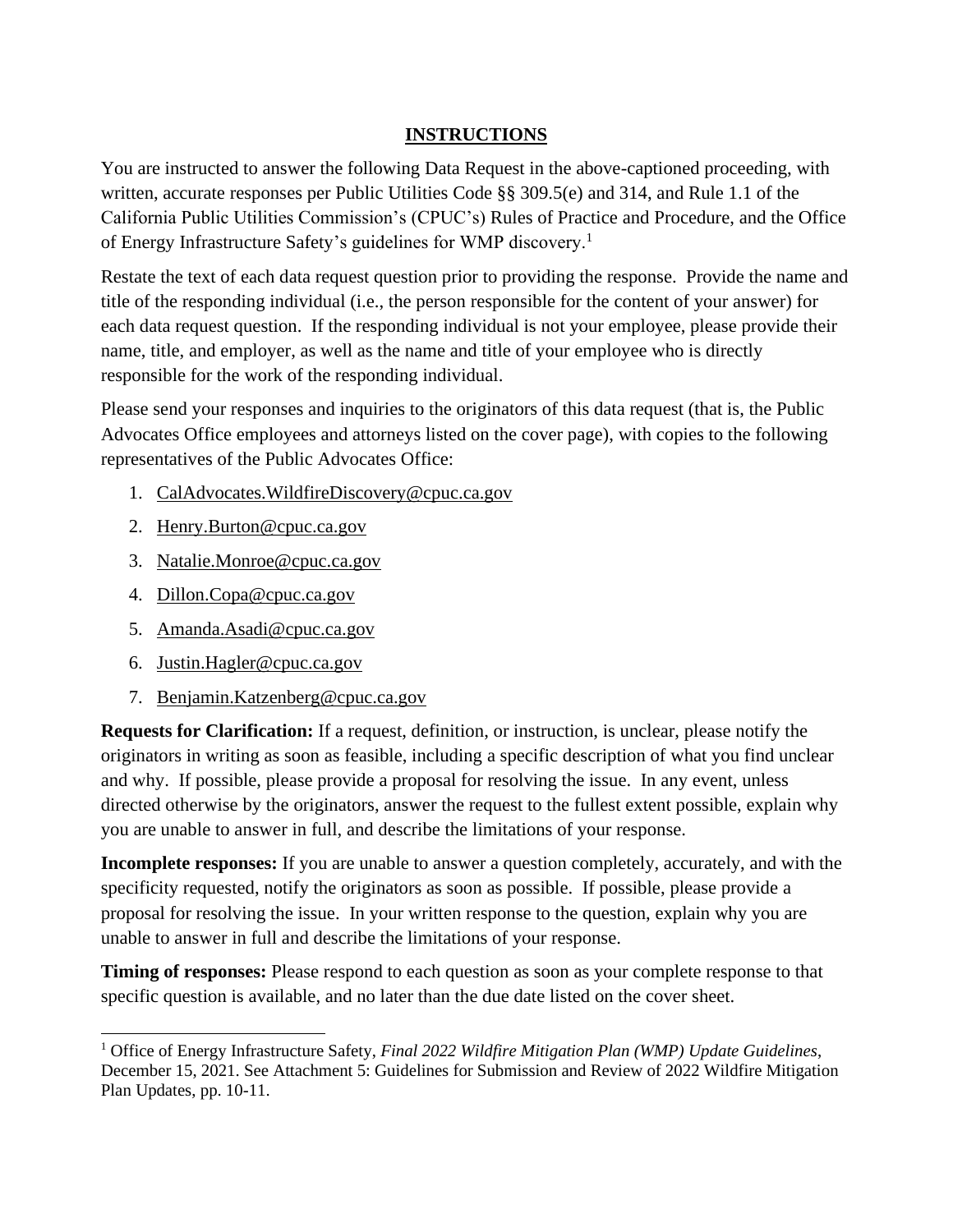**Deadline extension requests:** If you are unable to provide a complete response to each question by the due date noted on the cover page, contact the originators in writing to request a deadline extension. Please submit your deadline extension request as soon as feasible. In your deadline extension request, please (1) specify the questions affected by the delay, (2) propose an alternative response date and (3) provide a written explanation as to why the deadline cannot be met.

**Objections:** If you object to any portion of this data request, please submit your objections, including the specific legal basis for each objection, to the originators as soon as possible. *At the latest*, submit your objections and legal bases by the objection deadline on the cover sheet.

**Response format:** Responses should be provided in the original electronic format if available, and otherwise, in hard copy. (If available in Word format, send the Word document and do not send the information as a PDF file.)

- All electronic documents submitted in response to this data request should be in readable, downloadable, printable, and searchable formats, unless use of such formats is infeasible.
- Each page should be numbered.
- If any of your answers refer to or reflect calculations, provide a copy of the supporting electronic files that were used to derive such calculations, such as Excel-compatible spreadsheets or computer programs, with data and formulas intact and functioning.
- Documents produced in response to the data request should be Bates-numbered and, if voluminous, indexed.
- Responses to the data request that refer to or incorporate documents should identify the particular documents referenced by Bates-numbers or Bates-range.

**Other questions:** For any questions, email the originators (the Public Advocates Office employees listed on the cover page), including the Public Advocates Office's attorney.

### **DEFINITIONS**

- A. As used herein, the terms "you," "your(s)," "Company," "Bear Valley," and "BVES" mean Bear Valley Electric Service and any and all of its respective present and former employees, agents, consultants, attorneys, and officials, and any and all other persons acting on its behalf.
- B. The terms "and" and "or" shall be construed either disjunctively or conjunctively whenever appropriate in order to bring within the scope of this Data Request any information or documents which might otherwise be considered to be beyond their scope.
- C. Date ranges shall be construed to include the beginning and end dates named. For example, the phrases "from January 1 to January 31," "January 1-31," "January 1 to 31," and "January 1 through January 31" should be understood to include both the 1st of January and the 31st of January. Likewise, phrases such as "since January 1" and "from January 1 to the present"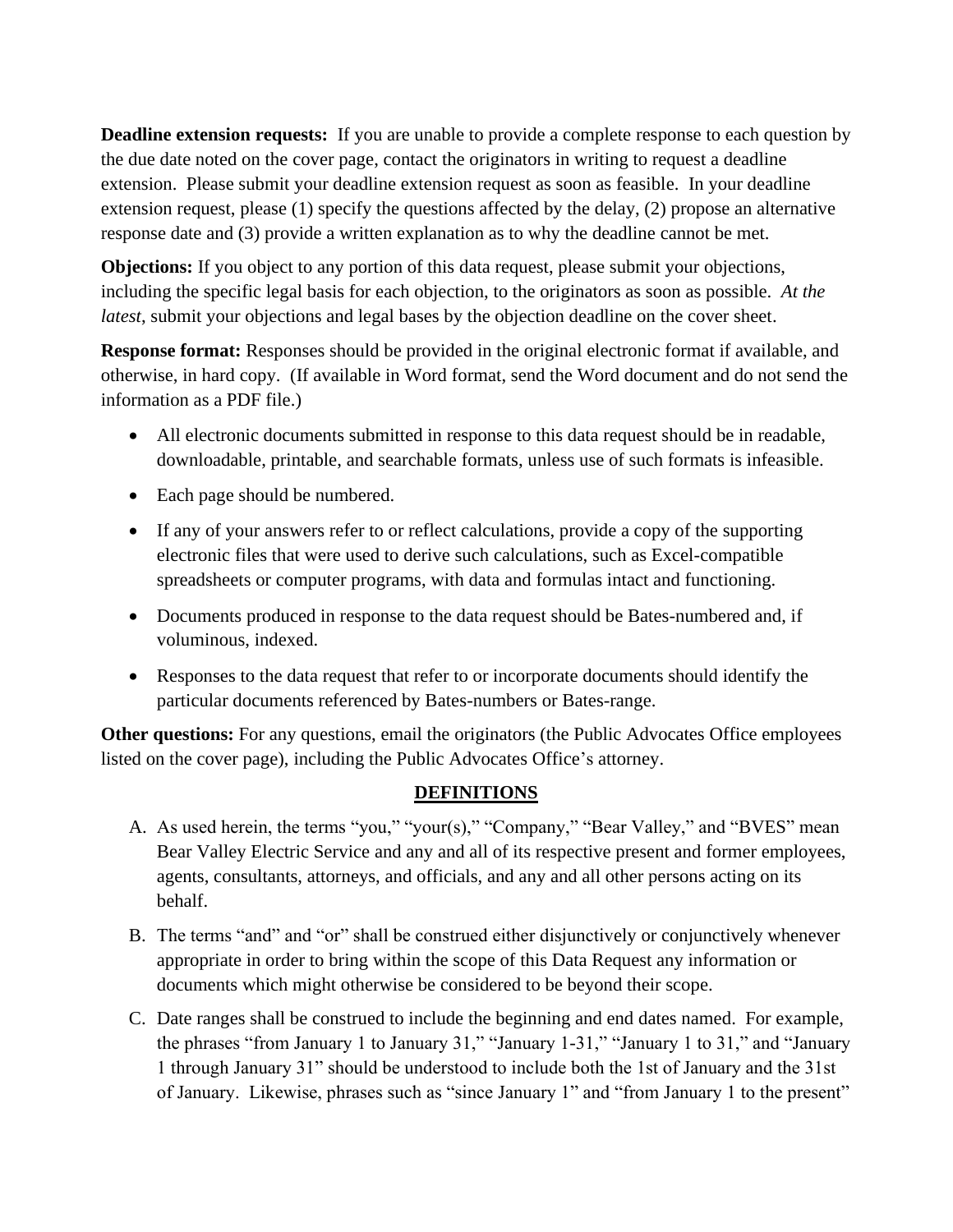should be understood to include January 1st, and phrases such as "until January 31," "through January 31," and "up to January 31" should also be understood to include the 31st.

- D. The singular form of a word shall be interpreted as plural, and the plural form of a word shall be interpreted as singular whenever appropriate in order to bring within the scope of this Data Request any information or documents which might otherwise be considered to be beyond their scope.
- E. The term "communications" includes all verbal and written communications of every kind, including but not limited to telephone calls, conferences, notes, correspondence, and all memoranda concerning the requested communications. Where communications are not in writing, provide copies of all memoranda and documents made relating to the requested communication and describe in full the substance of the communication to the extent that the substance is not reflected in the memoranda and documents provided.
- F. The terms "document," "documents," or "documentary material" include, without limitation, the following items, whether in electronic form, printed, recorded, or written or reproduced by hand: reports, studies, statistics, projections, forecasts, decisions, orders, intra-office and interoffice communications, correspondence, memoranda, financial data, summaries or records of conversations or interviews, statements, returns, diaries, calendars, work papers, graphs, notebooks, notes, charts, computations, plans, drawings, sketches, computer printouts, summaries or records of meetings or conferences, summaries or reports of investigations or negotiations, opinions or reports of consultants, photographs, bulletins, records or representations or publications of any kind (including microfilm, videotape, and records however produced or reproduced), electronic or mechanical or electrical records of any kind (including, without limitation, tapes, tape cassettes, discs, emails, and records), other data compilations (including, without limitation, input/output files, source codes, object codes, program documentation, computer programs, computer printouts, cards, tapes, and discs and recordings used in automated data processing, together with the programming instructions and other material necessary to translate, understand, or use the same), and other documents or tangible things of whatever description which constitute or contain information within the scope of this data request.
- G. "Relate to," "concern," and similar terms and phrases shall mean to consist of, refer to, reflect, comprise, discuss, underlie, comment upon, form the basis for, analyze, mention, or be connected with, in any way, the subject of this data request.
- H. "Identify":
	- i. When used in reference to a Company employee, "identify" includes stating their full name and title.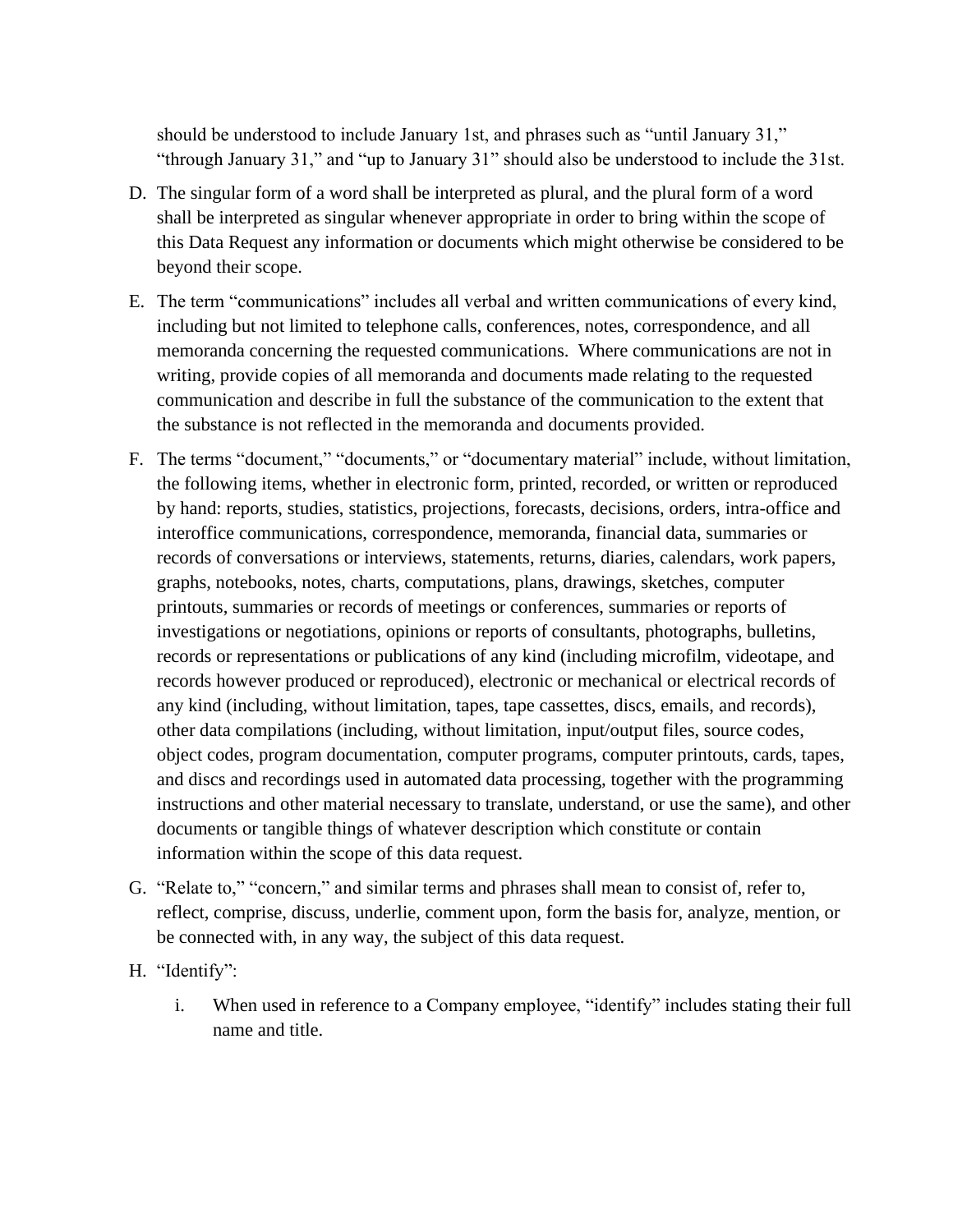- ii. When used in reference to a consultant or contractor for the Company, "identify" includes stating the person's name, title, and employer, and the name and title of the Company employee who is directly responsible for the work of the consultant.
- iii. When used in reference to a person who is not a current Company employee, consultant, or contractor, "identify" includes stating the person's name; most recent title and supervisor at the Company; and most recent known employer, title/position, and business address;
- iv. When used in reference to documents, "identify" includes stating the nature of the document (e.g., letter, memorandum, study), the date (if any), the title of the document, the identity of the author, and the general subject matter of the document. For documents not publicly available, please also provide the location of the document, and identify the person having possession, control or custody of the document.
- I. When requested to "state the basis" for any statement (i.e., any analysis, workpaper, study, proposal, assertion, assumption, description, quantification, or conclusion), please describe every fact, statistic, inference, supposition, estimate, consideration, conclusion, study, report, and analysis available to you which you believe to support the statement, or which you contend to be evidence of the truth or accuracy thereof.
- J. "CPUC" and "Commission" mean the California Public Utilities Commission.
- K. "Cal Advocates" means the Public Advocates Office.
- L. "Energy Safety" and "OEIS" mean the California Office of Energy Infrastructure Safety.
- M. "WMP" means wildfire mitigation plan.
- N. "GIS" means Geographic Information System.
- O. "HFTD" means High Fire-Threat District as defined in CPUC General Order 95, Section II, item 21.2(D), and CPUC Decision 17.01.009 (pp. 39-40; Ordering Paragraphs 1 and 1(mm)) ("Fire Map  $2$ ").<sup>2</sup> This term encompasses three areas:
	- a. Tree Mortality High Hazard Zone (HHZ) 1 on the U.S. Forest Service CAL FIRE joint map of Tree Mortality HHZs (see D.17-01-009, pp. 39-40);
	- b. HFTD Tier 2, the elevated wildfire risk area included in Shape C map of the CPUC Fire-Threat Map ("Fire Map 2") that was adopted in D.17.01.009, pp. 39-40; and
	- c. HFTD Tier 3, the extreme wildfire risk area included in Shape C map of the CPUC Fire-Threat Map ("Fire Map 2") that was adopted in D.17.01.009, pp. 39-40.

<sup>2</sup> As modified by Commission Decision 20-12-030.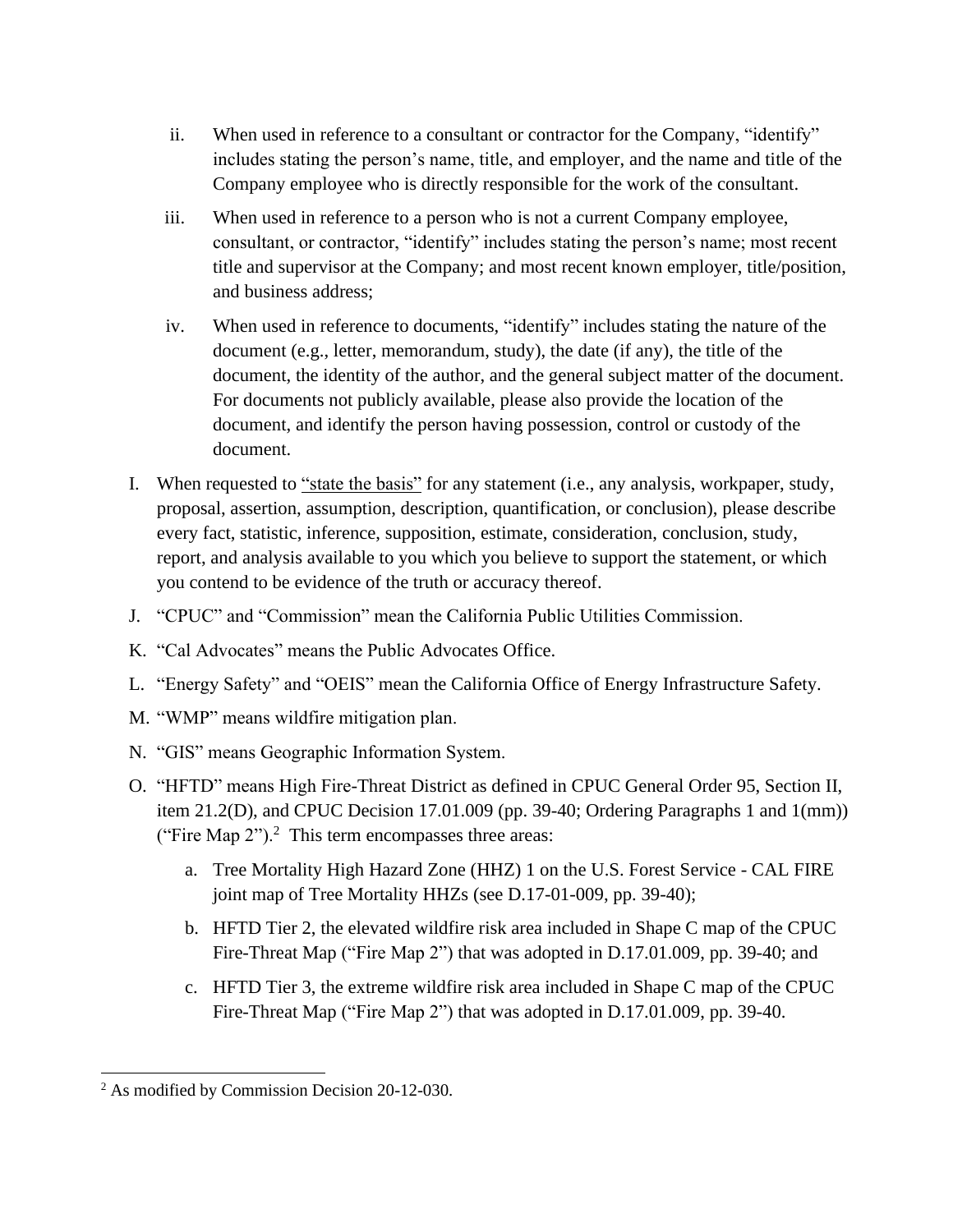- P. "Non-HFTD" means areas that are not designated as HFTD according to the definition above.
- Q. "Tier 2" means HFTD Tier 2, as defined in D.17.01.009, pp. 25, 39-40 and Ordering Paragraph 1(v).
- R. "Tier 3" means HFTD Tier 3, as defined in D.17.01.009, pp. 25, 39-40 and Ordering Paragraph 1(v).
- S. "Other HFTD" means areas *outside of Tier 2 and Tier 3* that are designated as HFTD because they are included in Tree Mortality High Hazard Zone 1.
- T. "VM" means vegetation management.
- U. "AFN" means access and functional needs.

### **DATA REQUESTS**

The following questions relate to your 2022 WMP Update submission.

#### **Question 1**

Page A-28 of BVES's 2022 WMP Update states that, in the event that SCE initiates a PSPS on supply lines to BVES, "BVES would seek to supply power to its customers using all available resources, which include the Bear Valley Power Plant (BVPP) generating 8.4MW of local power that would supply critical facilities and the majority of the service area."

- a) If all supply lines from SCE are de-energized, would the BVPP be capable of supplying power full-time (i.e. no rolling blackouts) to all critical facilities?
- b) If the answer to part (a) is no, please describe the limitations that would prevent this.

### **Question 2**

Page A-28 of BVES's 2022 WMP Update states that, in the event that SCE initiates a PSPS on supply lines to BVES, "BVES would seek to supply power to its customers using all available resources, which include the Bear Valley Power Plant (BVPP) generating 8.4MW of local power that would supply critical facilities and the majority of the service area."

- a) If all supply lines from SCE are de-energized, would the BVPP be capable of supplying power full-time (i.e. no rolling blackouts) to all AFN customers and medical baseline customers, *in addition to* all critical facilities?
- b) If the answer to part (a) is no, please describe the limitations that would prevent this.

### **Question 3**

Pages 168-169 of BVES's 2022 WMP Update discuss the Bear Valley Energy Storage Facility and the Bear Valley Solar Energy Project. Page 169 states, "One of the purposes of the storage project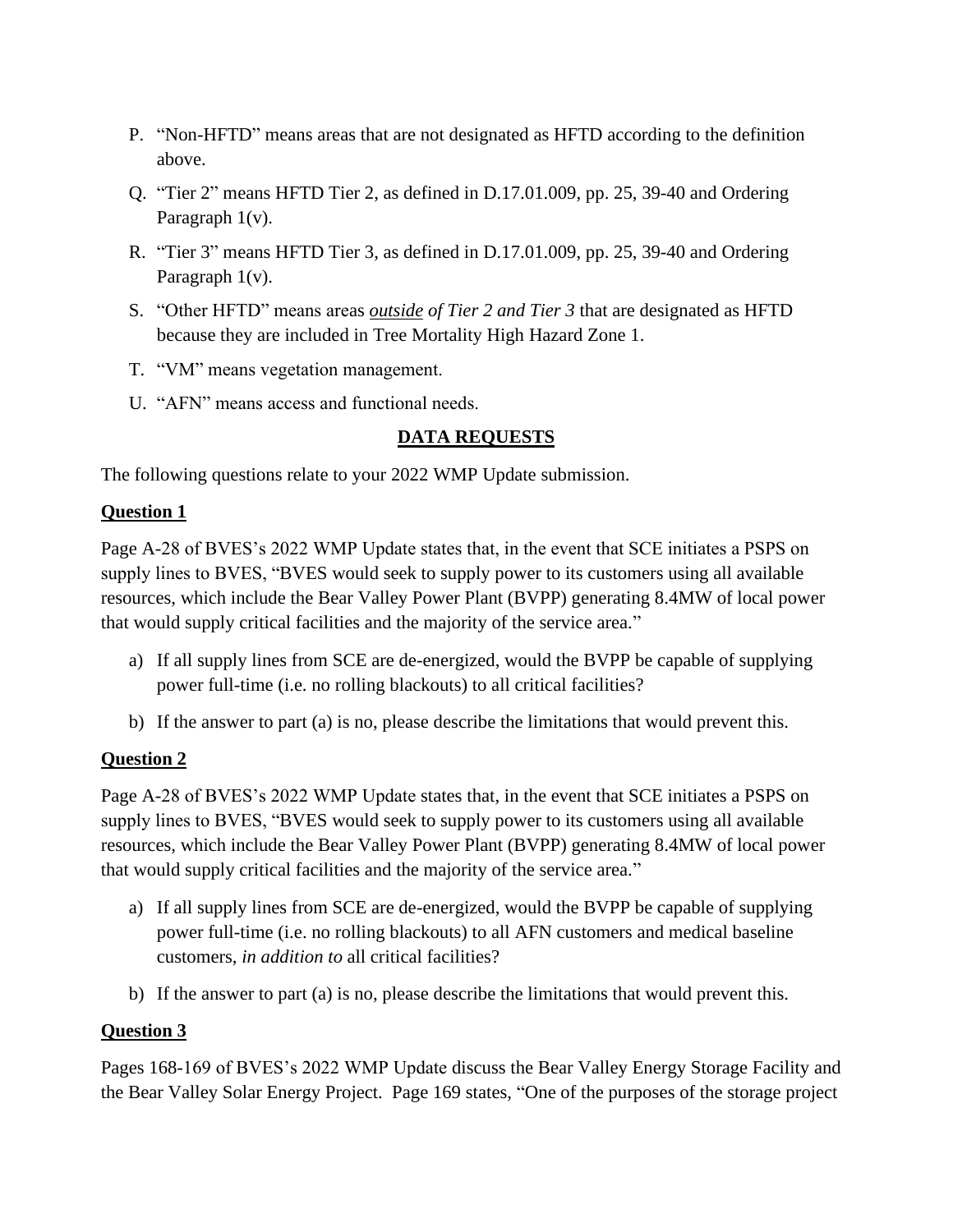is to minimize the impact of the loss of all SCE energy imports to the BVES service area due to a SCE-directed PSPS of the SCE supply lines to BVES."

- a) Does BVES anticipate any other uses for the energy storage project referenced above, beyond minimizing the impact of the loss of all SCE energy imports?
- b) If the answer to part (a) is yes, please describe all such purposes.
- c) What is the expected total capital cost of the Bear Valley Solar Energy Project? This should include costs such as planning, design, permitting, construction, but should exclude ongoing operating costs of the facility.
- d) What is the expected total capital cost of the Bear Valley Energy Storage Facility? This should include costs such as planning, design, permitting, construction, but should exclude ongoing operating costs of the facility.

#### **Question 4**

Page 74 of BVES's 2022 WMP Update states, "To date, due to privacy issues, BVES has been unable to collect comprehensive data on AFN populations, but BVES is still pursuing its efforts."

- a) When does BVES anticipate having comprehensive data on AFN populations?
- b) Please describe the actions BVES took in 2021 to collect comprehensive data on AFN populations.
- c) Please describe the efforts BVES plans to undertake to collect comprehensive data on AFN populations in 2022.

### **Question 5**

Page E-11 of BVES's 2022 WMP Update describes the Annual VM Program Audit, which is conducted in January of each year. Please provide all documentation associated with the January 2022 Annual VM Program Audit.

### **Question 6**

Page E-11 of BVES's 2022 WMP Update describes the Quarterly VM Program Assessment. Please provide all documentation associated with the Quarterly VM Program Assessments covering each of the following periods:

- a) Q1 of 2021.
- b) Q2 of 2021.
- c) Q3 of 2021.
- d) Q4 of 2021.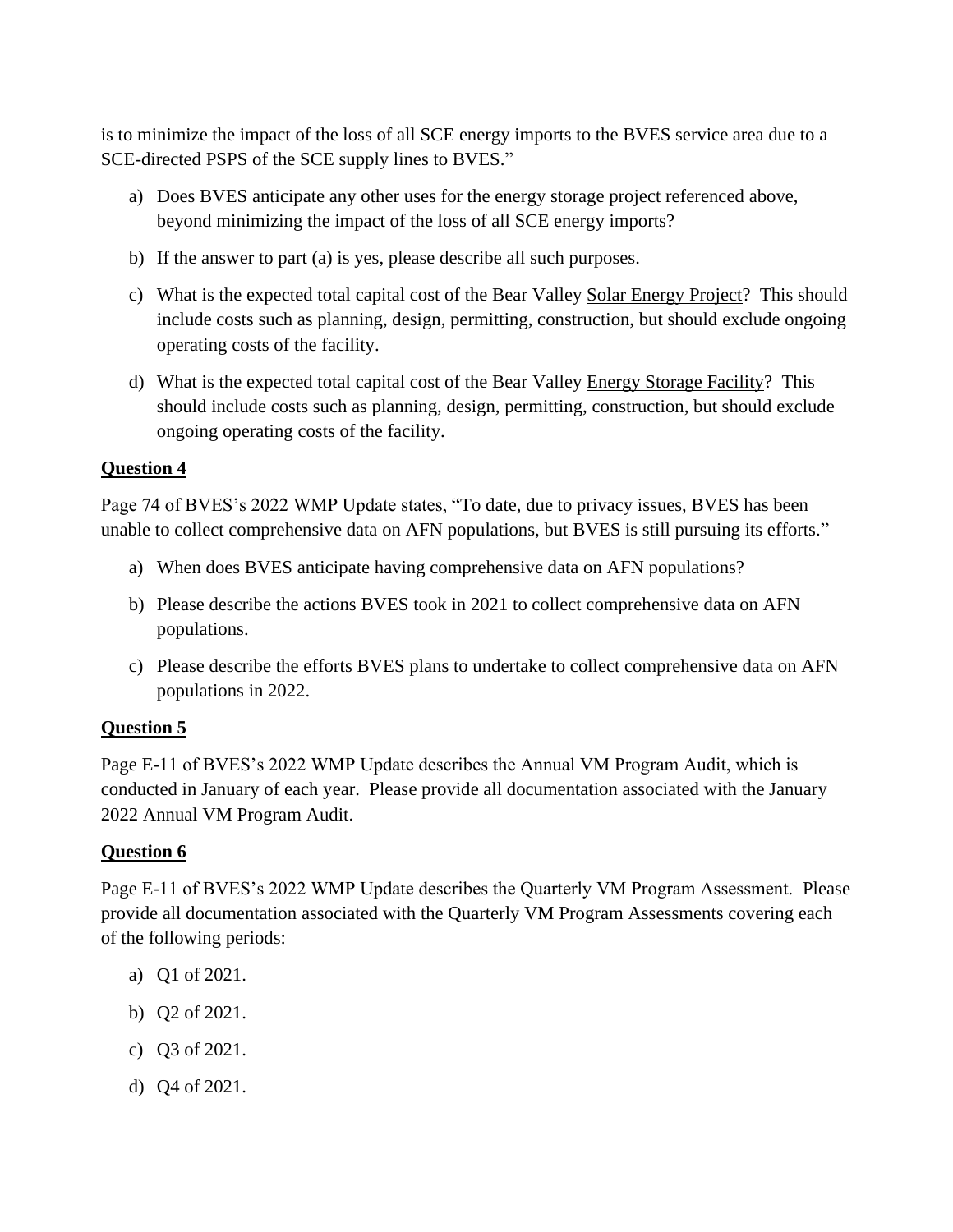e) Q1 of 2022.

### **Question 7**

Page F-6 of BVES's 2022 WMP Update states, as step 12 of the BVES Quality Assurance process, that BVES will "Evaluate results of in process QC." Step 13 states that BVES will "Determine if corrective action and/or process improvements warranted based on in process QC."

In response to data request CalAdvocates-BVES-2022WMP-04, question 1, BVES provided a document titled "2022 Q1 Patrol Inspections."

- a) Please describe how BVES evaluated the results of "2022 Q1 Patrol Inspections" per step 12 listed above.
- b) Please provide documentation showing that the results of in-process QC associated with "2022 Q1 Patrol Inspections" were evaluated, per step 12 listed above.
- c) Please describe the corrective actions or process improvements that BVES found to be warranted based on "2022 Q1 Patrol Inspections."
- d) Please provide documentation showing whether the in-process QC associated with "2022 Q1 Patrol Inspections" resulted in any corrective actions, per step 13 listed above.

### **Question 8**

Data request CalAdvocates-BVES-2022WMP-02, question 1, requested internal QA/QC reports completed in 2021. As part of its response, BVES provided a zip file titled "2021 Circuit Patrol Records." The pdf documents in the zip file appear to be inspection records, but do not include the results of the inspections.

Please provide additional documentation showing the results/findings of the inspections included in the zip file titled "2021 Circuit Patrol Records."

# **Question 9**

Data request CalAdvocates-BVES-2022WMP-02, question 1, requested internal QA/QC reports completed in 2021. As part of its response, BVES provided a zip file titled "2021 Circuit Patrol Records." The pdf documents in the zip file appear to be inspection records. However, it is unclear whether these are records of the patrol inspections, or of QA/QC inspections.

- a) Are the pdf documents discussed above records of circuit patrol inspections performed in accordance with GO 165, or records of circuit patrol QA/QC inspections?
- b) If the pdfs referenced above are not QA/QC inspections, please provide documentation of all QA/QC inspections associated with BVES's 2021 patrol inspections. Please include documentation showing that the QC results were evaluated, and that corrective actions (if any) were taken.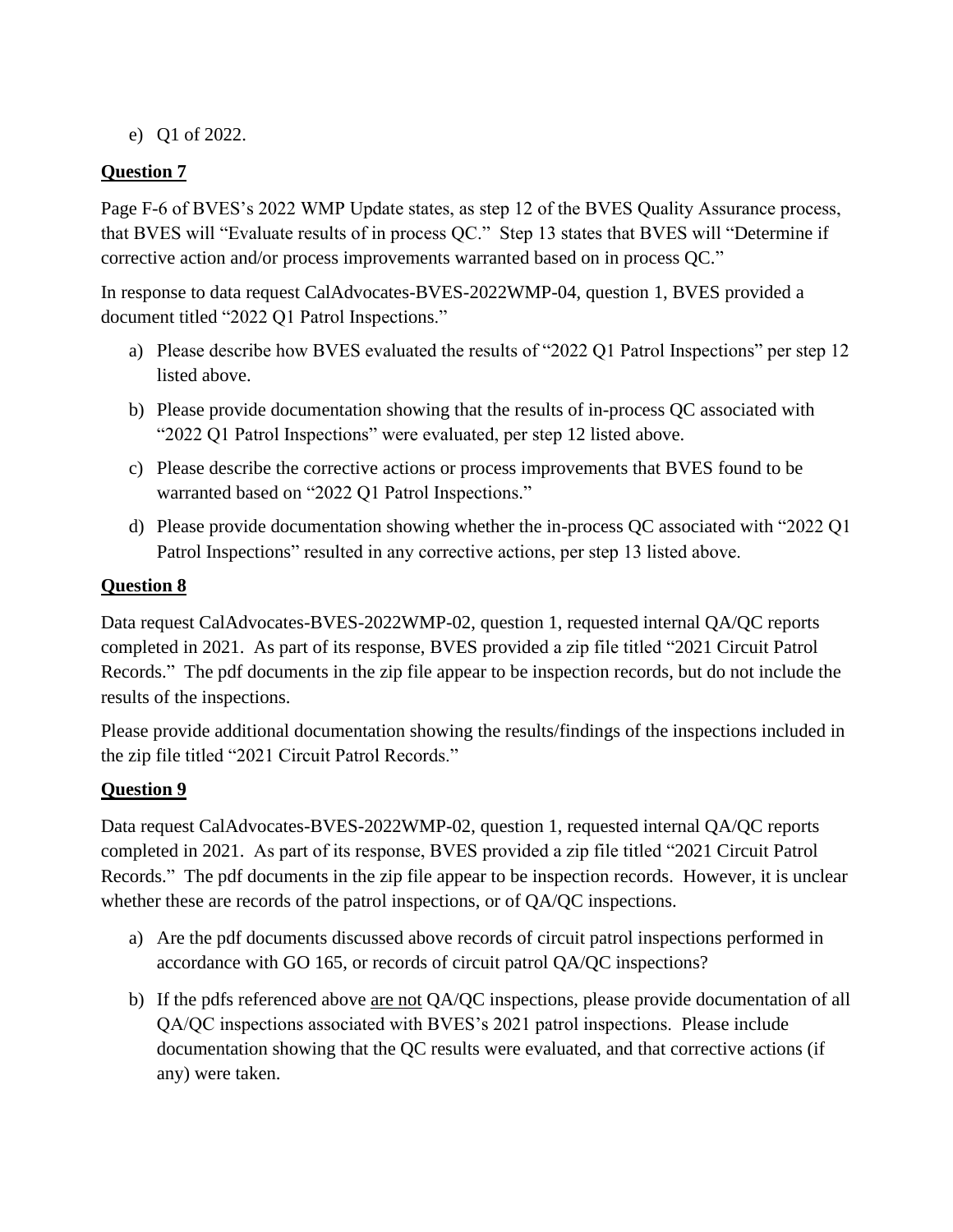c) If the pdfs referenced above are QA/QC inspections, please provide documentation showing that the QC results were evaluated, and that corrective actions (if any) were taken.

#### **Question 10**

Data request CalAdvocates-BVES-2022WMP-02, question 1, requested internal OA/OC reports completed in 2021. As part of its response, BVES provided a pdf titled "2021 Substation Vegetation Management." The forms included in this pdf document are all dated 2020. Additionally, it is unclear whether these are records of the substation inspections, or of QA/QC inspections.

- a) Please provide similar records (to those contained in the pdf titled "2021 Substation Vegetation Management") from calendar year 2021.
- b) Are the forms included in the pdf discussed above records of substation vegetation management inspections performed in accordance with GO 174, or of substation vegetation management QA/QC inspections?
- c) Please provide documentation of the QA/QC inspections associated with BVES's 2021 substation inspections. Please include documentation showing that the QC results were evaluated, and that corrective actions (if any) were taken.

#### **Question 11**

In response to data request CalAdvocates-BVES-2022WMP-02, question 1, BVES stated that all substations are inspected on a monthly basis. BVES additionally stated that it has thirteen substations, and conducted 144 inspections in 2021.

Thirteen substations inspected monthly should result in 156 inspections throughout the year. Please explain this apparent discrepancy.

### **Question 12**

Data request CalAdvocates-BVES-2022WMP-02, question 1, requested internal QA/QC reports completed in 2021. BVES's responses do not appear to indicate that detailed asset inspections underwent QA/QC in 2021.

- a) Did BVES perform QA/QC for detailed asset inspections in 2021?
- b) If the answer to part (a) is yes, please describe the QA/QC actions that BVES performed for detailed asset inspections in 2021.
- c) If the answer to part (a) is yes, please provide documentation of the QA/QC inspections for detailed asset inspections in 2021. Please include documentation showing that the QC results were evaluated, and that corrective actions (if any) were taken.
- d) If the answer to part (a) is no, please explain why not.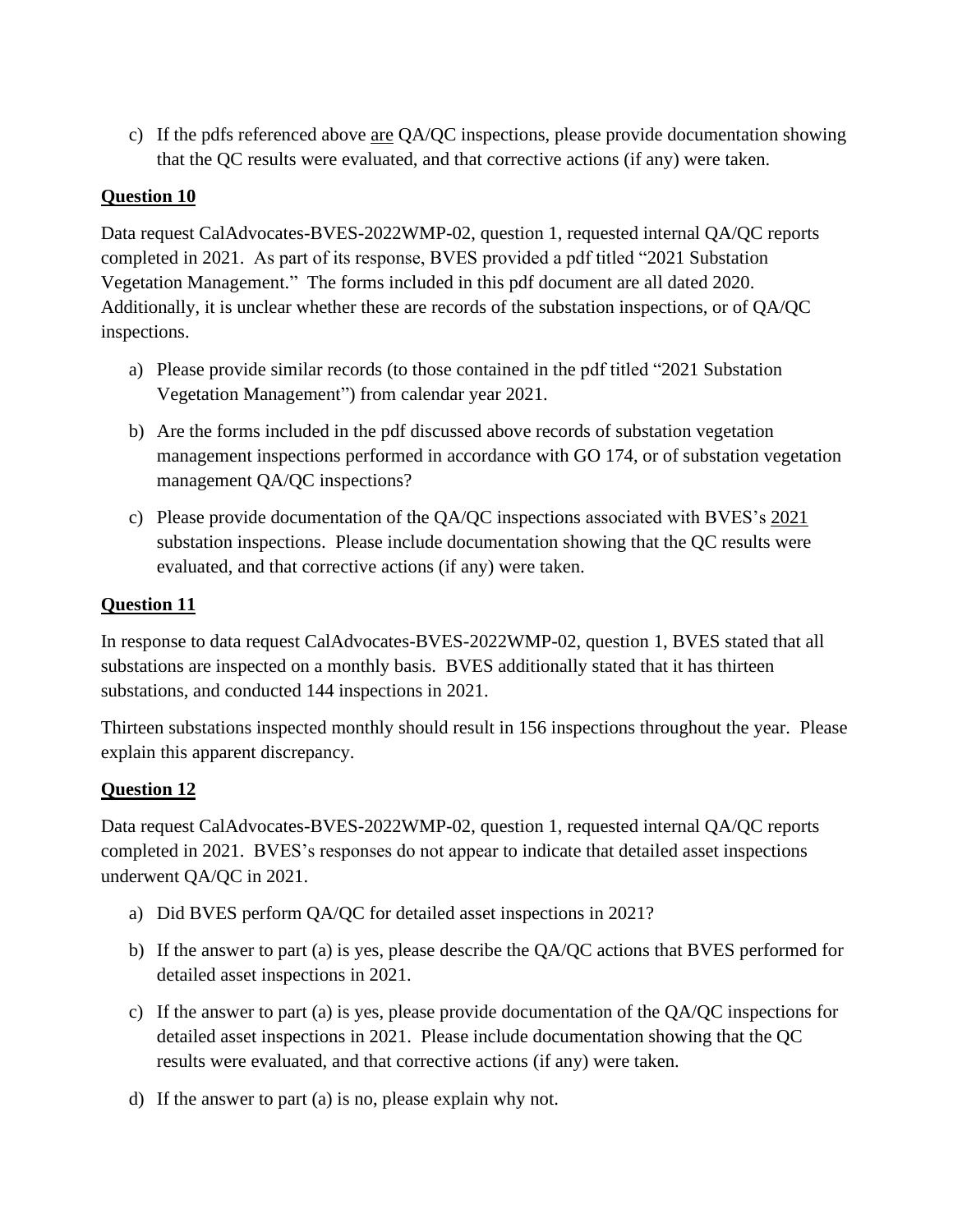## **Question 13**

Page 188 of BVES's 2022 WMP Update states, for initiative 7.3.4.13 (Pole loading assessment program to determine safety factor), that "the utility plans to continue this project in high-risk areas and achieve 100 percent completion in 2022."

Page 146 of BVES's Revised 2021 WMP Update states that the same program will be complete by end of calendar year 2026.

- a) Please explain the apparent discrepancy in forecast completion date of the pole loading assessment program discussed above.
- b) What is BVES's current expected completion date for the pole loading assessment program?

# **Question 14**

In non-spatial data Table 12 (as well as page 188) of BVES's 2022 WMP Update, the 2021 and 2022 costs associated with initiative 7.3.4.13 (Pole loading assessment program to determine safety factor) appear to be all CAPEX.

Please explain why the costs associated with this program are shown as CAPEX.

### **Question 15**

For the following initiatives, on average, how many inspections were performed per circuit mile in 2021?

- a) Initiative 7.3.4.1, detailed inspections of distribution electric lines and equipment.
- b) Initiative 7.3.4.11, patrol inspections of distribution electric lines and equipment.
- c) Initiative 7.3.4.9.1, Third party (second) ground patrol detailed inspection program.

### **Question 16**

For the following initiatives, on average, how many person-hours did it take to complete one inspection in 2021?

- a) Initiative 7.3.4.1, detailed inspections of distribution electric lines and equipment.
- b) Initiative 7.3.4.11, patrol inspections of distribution electric lines and equipment.
- c) Initiative 7.3.4.9.1, Third party (second) ground patrol detailed inspection program.

### **Question 17**

Page 177 of BVES's 2022 WMP Update states that BVES spent \$8,177.86 (OPEX) in 2021 on initiative 7.3.4.1 (Detailed inspections of distribution electric lines and equipment). In 2022, BVES projects spending \$8,400 (OPEX).